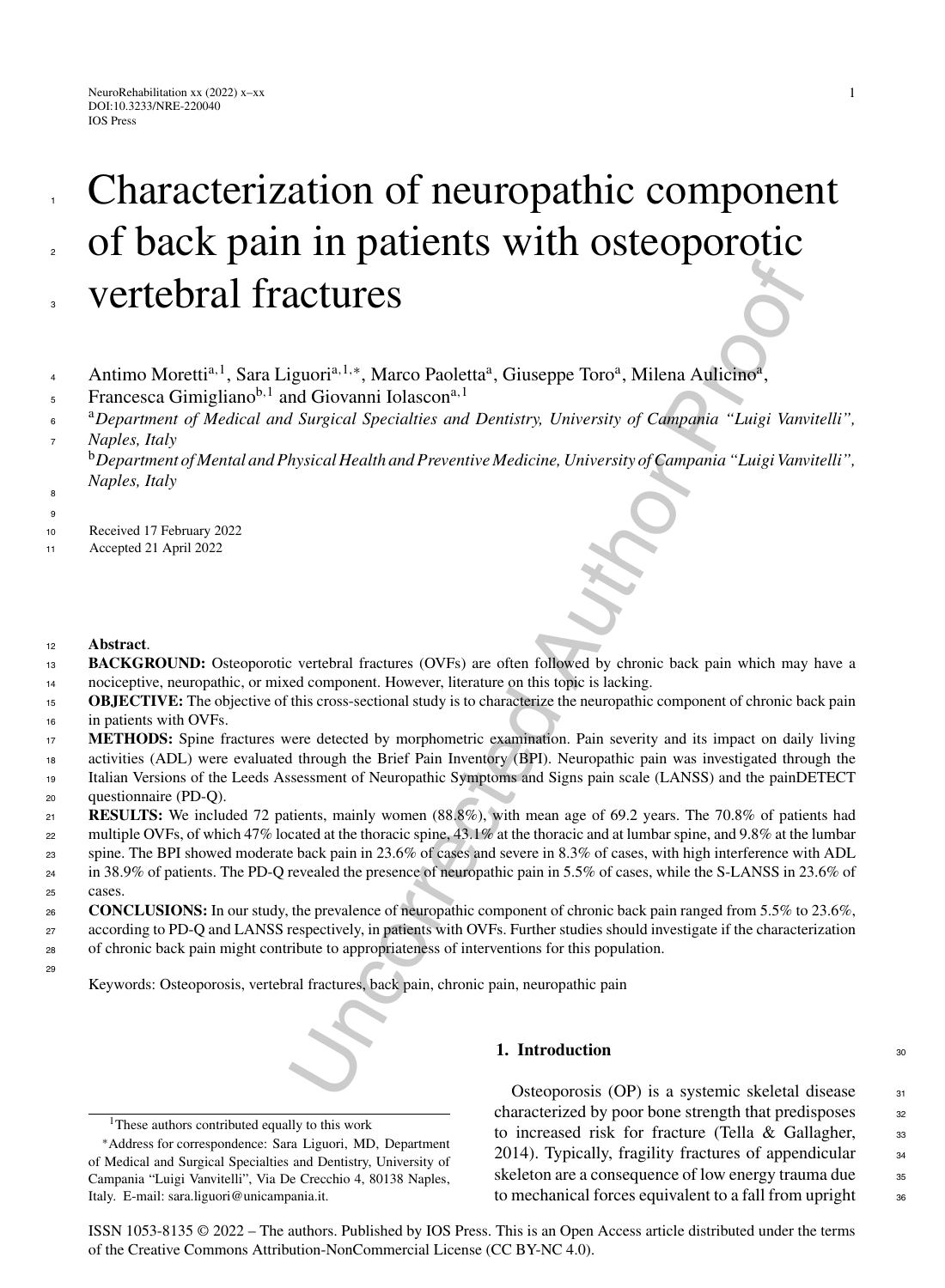or lower position, and which normally should not cause a fracture (National Institute for Health and Care Excellence, 2017). On the other hand, vertebral fractures, the most common osteoporotic fractures, are rarely related to a fall or trauma in general and often go undiagnosed due to little or no acute pain; therefore, their incidence in the general population is underestimated. However osteoporotic vertebral frac- tures (OVFs) can lead to chronic back pain, disability, and increased risk for new vertebral and non-vertebral fragility fractures (Tarantino et al., 2010).

 The pathophysiology of bone pain in patients with OVFs is poorly understood and often assimilated to the pain experienced in other diseases or present in experimental models (Mediati et al., 2014). Noci- ceptors of the vertebral body are mainly located in the trabecular tissue and at the center of the end- plate (Antonacci et al., 1998; Fagan et al., 2003), and contain specific peptide, such as the Transient Recep- tor Potential Vanilloid 1 (TRPV1), an acid-sensing receptor that are activated by acidic and inflamma- tory microenvironment resulting from osteoclastic bone resorption that is responsible for increased responsiveness of nociceptors (peripheral sensitiza- tion) (Nagae et al., 2006; Orita et al., 2010). In osteoporotic animal models, also dorsal root gan- glia (DRG) neurons showed increased expression of <sup>64</sup> TRPV1 and in addition of calcitonin gene-related peptide (CGRP), key mediators for the development of neuropathic pain as well as of peripheral and cen-67 tral sensitization (Orita et al., 2010). Therefore, it has been hypothesized that also neuropathic mechanisms play a key role in the genesis of back pain following OVFs (Suzuki et al., 2013). Neuropathic pain affects  $71 - 7 - 10\%$  of the general population and 37% of patients with chronic back pain presents clinical features of both neuropathic and nociceptive pain (Freynhagen et al., 2006).

 Literature about characterization of the neuro- pathic component of chronic back pain in patients with OVFs is lacking. The aim of this study is there- fore to characterize the prevalence of neuropathic component of chronic back pain in patients with 80 OVFs.

### <sup>81</sup> **2. Materials and methods**

### <sup>82</sup> *2.1. Participants*

<sup>83</sup> We conducted a cross-sectional study, satisfying 84 the STROBE checklist criteria specific for this kind of study. Participants were consecutively recruited at a 85 rehabilitation outpatient service dedicated to the management of osteoporosis (Fracture Liaison Service, 87 FLS). They were informed about the study protocol 88 and provided informed consent to the processing of 89 personal data. Patients who satisfied the following criteria were included: (1) presence of chronic back pain 91 (persisting for more than 3 months) (2) history of at  $\qquad$  92 least one OVFs documented by a radiographic imaging or vertebral morphometry performed from at least 94 3 to 12 months from the enrollment. We excluded 95 patients with (1) acute back pain or (2) a clinical  $\frac{1}{96}$ history of other causes of neuropathic pain such as 97 disc herniation, spinal stenosis or by  $(3)$  chronic 98 widespread pain, including fibromyalgia. The current 99 study was performed in accordance with the Decla- 100 ration of Helsinki and its later amendments.

## 2.2. *Vertebral fractures and pain evaluation* 102

is energy in the sense included to the permetion technology is the and were included (1) presence of chemotic contents and all the technology interior basis and Contents and Authorities by a radio-stellar technology and t Vertebral fractures were identified by morphometric analysis performed through dual-energy x-ray <sup>104</sup> absorptiometry  $(DXA)$ . Vertebral morphometry is a 105 semi-quantitative method to detect OVFs through the 106 measurement of the different body vertebral heights 107 (Diacinti,  $&$  Guglielmi, 2010). The presence of a  $108$ OVFs was defined as the reduction of at least one 109 vertebral height over 20% (Genant et al., 1993), 110 whose severity of OVFs was by the following grades: 111  $0 =$  normal; 1 = mild (a decrease in a height of a vertebra of 20–25%); grade  $2 =$  moderate (a decrease of  $113$ 25–40%); and grade 3 = severe (a decrease of 40% or  $114$ more) fracture. We calculated the Spine Deformity 115 Index (SDI), by summing the grade of the severity  $116$ for each vertebra from T4 to L4. 117

Back pain severity and its impact on activities of 118 daily living (ADL) were assessed through the Brief 119 Pain Inventory (BPI) (Caraceni et al., 1996). The pain 120 intensity section of the BPI includes four items (worst  $121$ pain in last 24 hours, least pain in last 24 hours, pain 122 on overage, pain right now) with a score ranging from  $123$  $0$  (no pain) to 10 (worst possible pain). Pain severity  $124$ is calculated from the mean of the four BPI inten- <sup>125</sup> sity items: absence of pain (score 0), mild pain (score  $126$ 1–4) moderate pain (score  $5-6$ ) severe pain (score 127 7–10) (Deandrea et al., 2008; Li et al., 2007). BPI 128 interference assessment is composed of seven items 129 (general activity, mood, walking ability, normal work, <sup>130</sup> relations with other people, sleep, enjoyment of life) 131 with a score ranging from 1 (no interference) to  $10$  132 (complete interference). Pain interference with ADL 133 is calculated from the mean of the BPI interference 134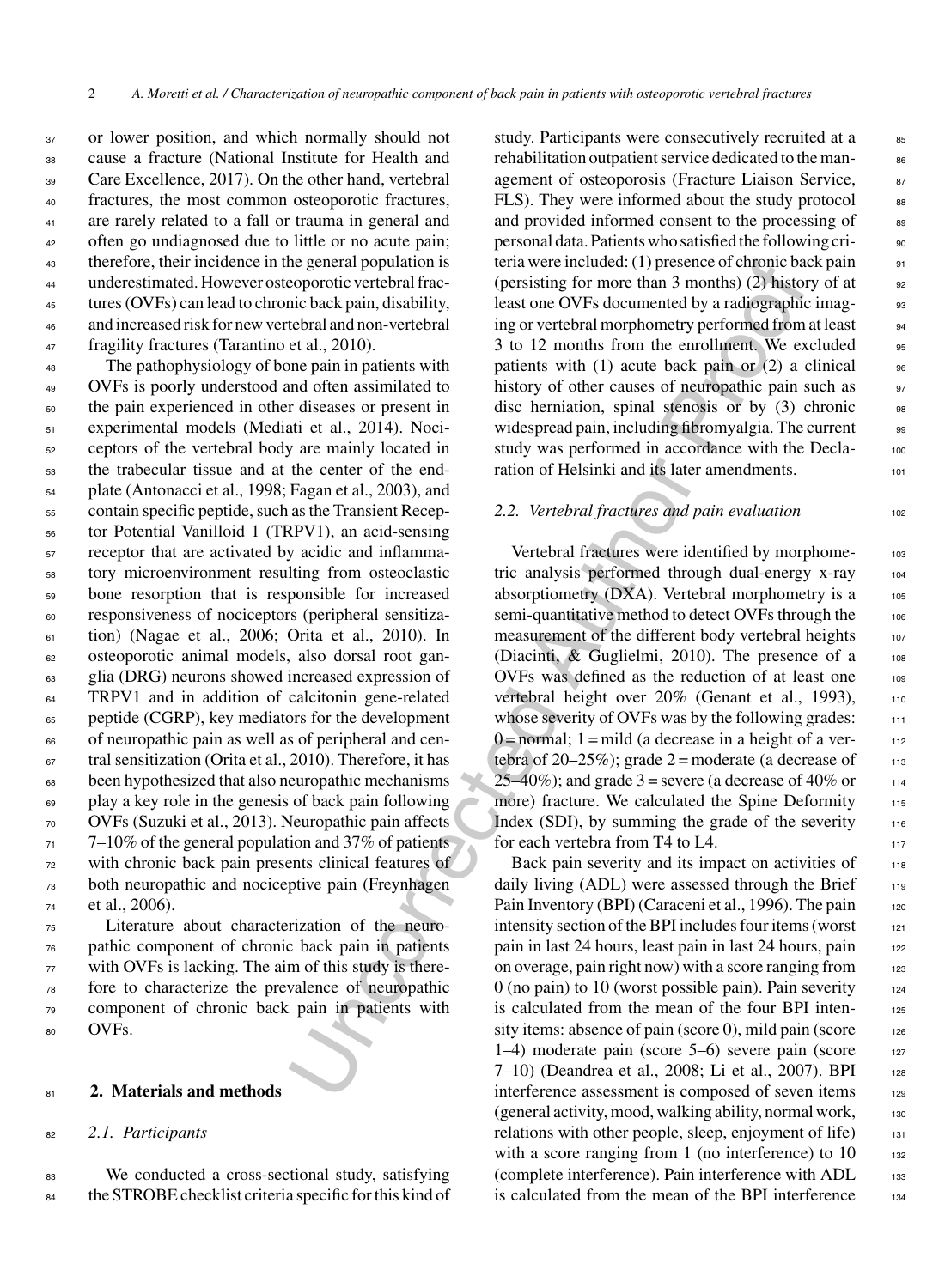# <sup>135</sup> items as low interference (score 1–4) or high inter-<sup>136</sup> ference (score 5–10) (Cleeland & Ryan, 1994).

 To identify neuropathic component of back pain in our population, we used the Leeds Assess- ment of Neuropathic Symptoms and Signs scale (LANSS) and the painDETECT questionnaire (PD- Q) (Migliore et al., 2021). The LANSS is an assess-142 ment tool used to estimate sensory dysfunction and the probable presence of a neuropathic mechanism underlying the pain. The tool consists of two parts, one of an interview with patient and the other one is a 146 specific clinical examination. It includes 7 items: first 5 questions concern pain-related symptoms experi- enced by the patient, and the last 2 questions consist of clinical tests of non-painful (i.e., light touch) and pin-prick stimulations to detect allodynia or hyperal- gesia, respectively. A score is assigned to each of the 7 items. For each item, the score is 0 in the absence of symptoms, while it ranged from 1 to 5 in the pres- ence of symptoms or signs with a total score from 0 to 24. A score of 12 or more suggests the presence of a neuropathic component.

 PD-Q is a simple screening tool to identify neu- ropathic pain in patients suffering from back pain. It includes 9 items of which 7 sensory symptom items 160 for pain (score from  $0 =$  never to  $5 =$  strongly), one temporal item on pain-course pattern (score from  $162 - 1$  to  $+1$ ), and one spatial item on pain radiation 163 (score 0 = no radiation or  $+2$  = radiating pain). The total score ranges from –1 to 38. The presence of neu- ropathic component is considered ambiguous with a score ranging from 12 to 18, while it is likely if the score is  $> 19$ .

### <sup>168</sup> *2.3. Statistical analysis*

 Statistical analysis was conducted using STATA 11.0. Study data were collected in a dedicated database. Data for continuous variables are given as means  $\pm$  standard deviations (SD) and categori-<br> $173$  cal variables as counts (percentages). The normal cal variables as counts (percentages). The normal distribution was investigated through the Shapiro- Wilk test for all the outcomes data. If data observed had a normal distribution, the Student's t-test was used to compare continuous variables across groups; if not the two-sample Wilcoxon rank-sum (Mann–Whitney) test and Chi-square exact test were used when appropriate. To compare the means of three or more independent groups, one-way ANOVA test was performed. Correlation between SDI and type of pain was performed using Pearson's cor-relation coefficient or Spearman's rank correlation,

Table 1 Demographic and clinical data of study population

|                              | Total          |
|------------------------------|----------------|
| $\boldsymbol{n}$             | 72             |
| Age (years)                  | $69.2 \pm 8.9$ |
| Female sex                   | 64 (88.9%)     |
| Male sex                     | $8(11.1\%)$    |
| Usage of pain medication     | 18(25%)        |
| Anti-osteoporotic therapy    | 62 $(86.1\%)$  |
| <b>Bisphosphonates</b>       | 20(27.8%)      |
| Denosumab                    | 32 (44.4%)     |
| Teriparatide                 | 10 (13.9%)     |
| Single vertebral fracture    | $21(29.2\%)$   |
| Multiple vertebral fractures | 51 (70.8%)     |

Note: The values are expressed as means ± standard deviations (SD) for continuous data and counts (percentages) for categorical data.



Fig. 1. Sites of single vertebral fragility fracture in our population.

in case of non-parametric variables. All tests were 185 judged statistically significant if two-sided p-values 186 were  $< 0.05$ .

### **3. Results** 188

Seventy-two patients were included (mainly 189 women,  $88.8\%$ ). The mean age of the participants 190 was  $69.2 \pm 8.9$  years. Most individuals had multiple vertebral fractures  $(n=51, 70.8\%)$  (Table 1). All  $_{192}$ patients taking pain killers (25%) received paraceta-<br>193 mol "as needed", and none were on antidepressants 194 or anticonvulsants. The most common site of OVFs 195 was thoracic spine, both as single  $(n = 13, 61.9\%)$  or 196 multiple  $(n=24, 47\%)$  vertebral fractures (Figs. 1, 197 2). Considering pain intensity, our patients showed 198 mild pain at BPI severity index (S.I.) (mean score 199  $4.0 \pm 1.8$ ) and a low interference with ADL (mean 200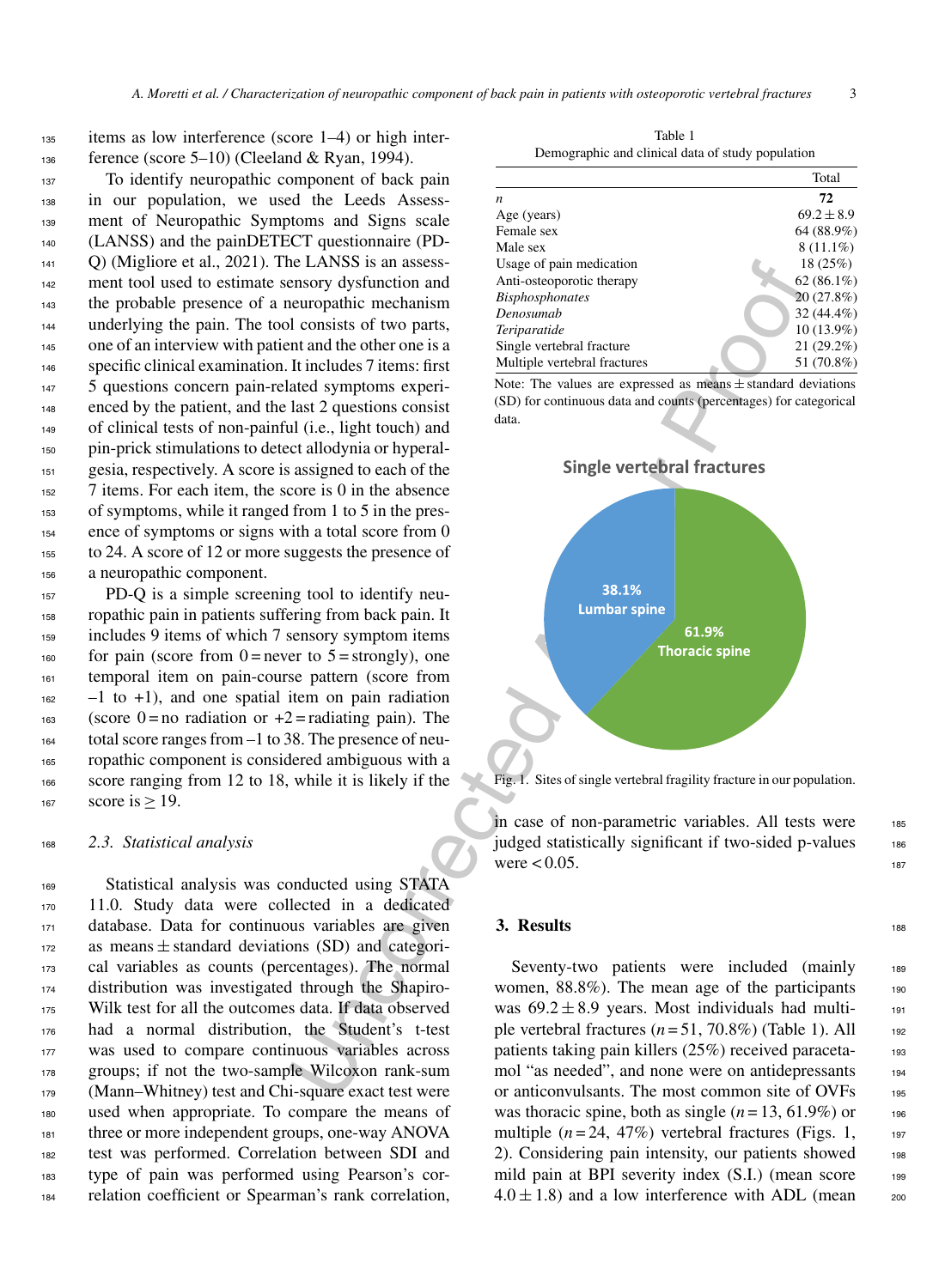| 201 | BPI interference score $4.3 \pm 2.1$ ) (Table 2). Accord- |
|-----|-----------------------------------------------------------|
| 202 | ing to the PD-Q, 82% $(n=59)$ of patients reported        |
| 203 | nociceptive pain, while neuropathic component was         |
| 204 | present only in 5.5% $(n=4)$ of cases. On the other       |
| 205 | side, the LANSS detected probable neuropathic             |
| 206 | mechanism in 23.6% ( $n = 17$ ) of cases (Table 3). No    |
| 207 | significant differences were found about mean values      |
| 208 | of BPI S.I., BPI I.I., PD-Q and LANSS in patients         |
| 209 | with single OVFs versus those with multiple OVFs          |
| 210 | (Table 3). Among individuals with single fracture,        |
| 211 | neuropathic pain was significantly more prevalent in      |
| 212 | those with thoracic OVFs compared to patients with        |
| 213 | lumbar OVFs (Table 4). In participants with mul-          |
| 214 | tiple fractures, only PD-Q identified a neuropathic       |
| 215 | component of back pain that was significantly more        |
| 216 | prevalent in patients with lumbar OVFs (Table 5).         |
| 217 | Finally no correlation among the SDI and the type         |
| 218 | of pain was found in our population ( $p = 0.551$ and     |
| 219 | $p = 0.863$ for PD-Q and LANSS, respectively).            |
|     |                                                           |



Fig. 2. Sites of multiple vertebral fragility fractures in our population.

# **4. Discussion** 220

To the best of our knowledge, this is the first study  $221$ evaluating neuropathic component of chronic back 222 pain in patients with OVFs.

Pain in osteoporotic patients is mostly nociceptive. 224 Persistence of pathogenic mechanisms (e.g., inflammation or mechanical) contributes to sensitization of 226 peripheral and central nervous system resulting in 227 development of chronic pain (Mediati et al., 2014). 228 Although the incidence of neuropathic component in 229 patients with non-specific chronic back pain has been 230 reported (Orita et al., 2016), data about neuropathic <sup>231</sup> component in OVFs-related pain are lacking.

In our population, the percentage of patients 233 experiencing neuropathic pain was 23.6% when neu-<br><sub>234</sub> ropathic component was evaluated through LANSS, 235 while this percentage decreased to  $5.5\%$  when it was  $236$ assessed by the PD-O. 237

The comparison of these assessment tools for 238 defining the presence of the neuropathic component 239 of pain has been performed in other studies. In par- <sup>240</sup> ticular, the greater sensitivity of LANSS has already <sub>241</sub> been found in a study investigating pain type in individuals with carpal tunnel syndrome (Ceceli et al., 243

| Assessment tool               | No.%      | Score (SD)    |
|-------------------------------|-----------|---------------|
| <b>BPI</b> severity index     |           |               |
| Mild $(1-4)$                  | 49(68.1)  | $3.0 \pm 1.0$ |
| Moderate $(5-6)$              | 17(23.6)  | $5.9 \pm 0.4$ |
| Severe $(7-10)$               | 6(8.3)    | $7.2 \pm 0.3$ |
| <b>BPI</b> interference index |           |               |
| Low $(1-4)$                   | 44(61.1)  | $2.9 \pm 1.2$ |
| High $(5-10)$                 | 28 (38.9) | $6.6 \pm 0.8$ |

Table 3 Pain classification through BPI and its indexes, painDETECT questionnaire and LANSS scale and its characterization according to the number of vertebral fragility fractures

| significant differences were found about mean values<br>of BPI S.I., BPI I.I., PD-Q and LANSS in patients<br>with single OVFs versus those with multiple OVFs<br>(Table 3). Among individuals with single fracture,<br>neuropathic pain was significantly more prevalent in<br>those with thoracic OVFs compared to patients with<br>lumbar OVFs (Table 4). In participants with mul-<br>tiple fractures, only PD-Q identified a neuropathic<br>component of back pain that was significantly more<br>prevalent in patients with lumbar OVFs (Table 5).<br>Finally no correlation among the SDI and the type<br>of pain was found in our population ( $p = 0.551$ and<br>$p = 0.863$ for PD-Q and LANSS, respectively). |                            |                                 | Persistence of pathogenic mechanisms (e.g., inflam-<br>mation or mechanical) contributes to sensitization of<br>peripheral and central nervous system resulting in<br>development of chronic pain (Mediati et al., 2014).<br>Although the incidence of neuropathic component in<br>patients with non-specific chronic back pain has been<br>reported (Orita et al., 2016), data about neuropathic<br>component in OVFs-related pain are lacking.<br>In our population, the percentage of patients<br>experiencing neuropathic pain was 23.6% when neu-<br>ropathic component was evaluated through LANSS,<br>while this percentage decreased to 5.5% when it was<br>assessed by the PD-Q. |                                                      |               |  |
|-------------------------------------------------------------------------------------------------------------------------------------------------------------------------------------------------------------------------------------------------------------------------------------------------------------------------------------------------------------------------------------------------------------------------------------------------------------------------------------------------------------------------------------------------------------------------------------------------------------------------------------------------------------------------------------------------------------------------|----------------------------|---------------------------------|-------------------------------------------------------------------------------------------------------------------------------------------------------------------------------------------------------------------------------------------------------------------------------------------------------------------------------------------------------------------------------------------------------------------------------------------------------------------------------------------------------------------------------------------------------------------------------------------------------------------------------------------------------------------------------------------|------------------------------------------------------|---------------|--|
|                                                                                                                                                                                                                                                                                                                                                                                                                                                                                                                                                                                                                                                                                                                         |                            |                                 |                                                                                                                                                                                                                                                                                                                                                                                                                                                                                                                                                                                                                                                                                           | The comparison of these assessment tools for         |               |  |
| <b>Multiple vertebral fractures</b>                                                                                                                                                                                                                                                                                                                                                                                                                                                                                                                                                                                                                                                                                     |                            |                                 | defining the presence of the neuropathic component                                                                                                                                                                                                                                                                                                                                                                                                                                                                                                                                                                                                                                        |                                                      |               |  |
|                                                                                                                                                                                                                                                                                                                                                                                                                                                                                                                                                                                                                                                                                                                         |                            |                                 | of pain has been performed in other studies. In par-                                                                                                                                                                                                                                                                                                                                                                                                                                                                                                                                                                                                                                      |                                                      |               |  |
| 9.8%                                                                                                                                                                                                                                                                                                                                                                                                                                                                                                                                                                                                                                                                                                                    |                            |                                 | ticular, the greater sensitivity of LANSS has already                                                                                                                                                                                                                                                                                                                                                                                                                                                                                                                                                                                                                                     |                                                      |               |  |
| Lumbar spine only                                                                                                                                                                                                                                                                                                                                                                                                                                                                                                                                                                                                                                                                                                       |                            |                                 | been found in a study investigating pain type in indi-                                                                                                                                                                                                                                                                                                                                                                                                                                                                                                                                                                                                                                    |                                                      |               |  |
|                                                                                                                                                                                                                                                                                                                                                                                                                                                                                                                                                                                                                                                                                                                         |                            |                                 | viduals with carpal tunnel syndrome (Ceceli et al.,                                                                                                                                                                                                                                                                                                                                                                                                                                                                                                                                                                                                                                       |                                                      |               |  |
|                                                                                                                                                                                                                                                                                                                                                                                                                                                                                                                                                                                                                                                                                                                         |                            |                                 |                                                                                                                                                                                                                                                                                                                                                                                                                                                                                                                                                                                                                                                                                           |                                                      |               |  |
|                                                                                                                                                                                                                                                                                                                                                                                                                                                                                                                                                                                                                                                                                                                         |                            |                                 |                                                                                                                                                                                                                                                                                                                                                                                                                                                                                                                                                                                                                                                                                           | Table 2                                              |               |  |
|                                                                                                                                                                                                                                                                                                                                                                                                                                                                                                                                                                                                                                                                                                                         | 47.1%                      |                                 |                                                                                                                                                                                                                                                                                                                                                                                                                                                                                                                                                                                                                                                                                           | Pain severity and interference with daily activities |               |  |
|                                                                                                                                                                                                                                                                                                                                                                                                                                                                                                                                                                                                                                                                                                                         | <b>Thoracic spine only</b> |                                 | Assessment tool                                                                                                                                                                                                                                                                                                                                                                                                                                                                                                                                                                                                                                                                           | No. %                                                | Score (SD)    |  |
| 43.1%<br><b>Both at thoracic and</b>                                                                                                                                                                                                                                                                                                                                                                                                                                                                                                                                                                                                                                                                                    |                            |                                 | <b>BPI</b> severity index                                                                                                                                                                                                                                                                                                                                                                                                                                                                                                                                                                                                                                                                 |                                                      |               |  |
| lumbar spine                                                                                                                                                                                                                                                                                                                                                                                                                                                                                                                                                                                                                                                                                                            |                            |                                 | Mild $(1-4)$                                                                                                                                                                                                                                                                                                                                                                                                                                                                                                                                                                                                                                                                              | 49 (68.1)                                            | $3.0 \pm 1.0$ |  |
|                                                                                                                                                                                                                                                                                                                                                                                                                                                                                                                                                                                                                                                                                                                         |                            |                                 | Moderate (5-6)                                                                                                                                                                                                                                                                                                                                                                                                                                                                                                                                                                                                                                                                            | 17(23.6)                                             | $5.9 \pm 0.4$ |  |
|                                                                                                                                                                                                                                                                                                                                                                                                                                                                                                                                                                                                                                                                                                                         |                            |                                 | Severe $(7-10)$                                                                                                                                                                                                                                                                                                                                                                                                                                                                                                                                                                                                                                                                           | 6(8.3)                                               | $7.2 \pm 0.3$ |  |
|                                                                                                                                                                                                                                                                                                                                                                                                                                                                                                                                                                                                                                                                                                                         |                            |                                 | BPI interference index                                                                                                                                                                                                                                                                                                                                                                                                                                                                                                                                                                                                                                                                    |                                                      |               |  |
|                                                                                                                                                                                                                                                                                                                                                                                                                                                                                                                                                                                                                                                                                                                         |                            |                                 | Low $(1-4)$                                                                                                                                                                                                                                                                                                                                                                                                                                                                                                                                                                                                                                                                               | 44(61.1)                                             | $2.9 \pm 1.2$ |  |
|                                                                                                                                                                                                                                                                                                                                                                                                                                                                                                                                                                                                                                                                                                                         |                            |                                 | High $(5-10)$                                                                                                                                                                                                                                                                                                                                                                                                                                                                                                                                                                                                                                                                             | 28 (38.9)                                            | $6.6 \pm 0.8$ |  |
| Fig. 2. Sites of multiple vertebral fragility fractures in our popu-<br>lation.                                                                                                                                                                                                                                                                                                                                                                                                                                                                                                                                                                                                                                         |                            |                                 | Note: %=percentage; $SD =$ standard deviation. $BPI =$ Brief Pain<br>Inventory.                                                                                                                                                                                                                                                                                                                                                                                                                                                                                                                                                                                                           |                                                      |               |  |
| Pain classification through BPI and its indexes, painDETECT questionnaire and LANSS scale and its characterization according to the                                                                                                                                                                                                                                                                                                                                                                                                                                                                                                                                                                                     |                            | Table 3                         | number of vertebral fragility fractures                                                                                                                                                                                                                                                                                                                                                                                                                                                                                                                                                                                                                                                   |                                                      |               |  |
| Assessment tool                                                                                                                                                                                                                                                                                                                                                                                                                                                                                                                                                                                                                                                                                                         | $n\left(\%\right)$         | Score                           | Single vertebral<br>fractures $(n=21)$                                                                                                                                                                                                                                                                                                                                                                                                                                                                                                                                                                                                                                                    | Multiple vertebral<br>fractures $(n=51)$             | $p$ -values   |  |
| BPI S.I.                                                                                                                                                                                                                                                                                                                                                                                                                                                                                                                                                                                                                                                                                                                | 72 (100%)                  | $4.0 \pm 1.8$                   | $3.9 \pm 1.7$                                                                                                                                                                                                                                                                                                                                                                                                                                                                                                                                                                                                                                                                             | $4.1 \pm 1.8$                                        | $0.58*$       |  |
| BPI I.I.                                                                                                                                                                                                                                                                                                                                                                                                                                                                                                                                                                                                                                                                                                                | 72 (100%)                  | $4.3 \pm 2.1$                   | $4.5 \pm 2.1$                                                                                                                                                                                                                                                                                                                                                                                                                                                                                                                                                                                                                                                                             | $4.3 \pm 2.1$                                        | $0.72***$     |  |
| PainDETECT questionnaire                                                                                                                                                                                                                                                                                                                                                                                                                                                                                                                                                                                                                                                                                                |                            |                                 | $7.7 \pm 5.5$                                                                                                                                                                                                                                                                                                                                                                                                                                                                                                                                                                                                                                                                             | $7.1 \pm 5.9$                                        | $0.51**$      |  |
| Nociceptive $(0-12)$                                                                                                                                                                                                                                                                                                                                                                                                                                                                                                                                                                                                                                                                                                    | 59 (82.0)                  | $5.1 \pm 3.6$                   |                                                                                                                                                                                                                                                                                                                                                                                                                                                                                                                                                                                                                                                                                           |                                                      |               |  |
| Mixed (13-18)                                                                                                                                                                                                                                                                                                                                                                                                                                                                                                                                                                                                                                                                                                           | 9(12.5)                    | $14.7 \pm 1.2$                  |                                                                                                                                                                                                                                                                                                                                                                                                                                                                                                                                                                                                                                                                                           |                                                      |               |  |
| Neuropathic (19-38)                                                                                                                                                                                                                                                                                                                                                                                                                                                                                                                                                                                                                                                                                                     | 4(5.5)                     | $22.2 \pm 2.0$                  |                                                                                                                                                                                                                                                                                                                                                                                                                                                                                                                                                                                                                                                                                           |                                                      |               |  |
| LANSS scale<br>Likely neuropathic pain $(\geq 12)$                                                                                                                                                                                                                                                                                                                                                                                                                                                                                                                                                                                                                                                                      |                            |                                 | $5.8 \pm 5.6$                                                                                                                                                                                                                                                                                                                                                                                                                                                                                                                                                                                                                                                                             | $5.9 \pm 6.6$                                        | $0.74**$      |  |
| Unlikely neuropathic pain $(< 12)$                                                                                                                                                                                                                                                                                                                                                                                                                                                                                                                                                                                                                                                                                      | 17(23.6)<br>55 (76.4)      | $15.9 \pm 2.1$<br>$2.8 \pm 3.2$ |                                                                                                                                                                                                                                                                                                                                                                                                                                                                                                                                                                                                                                                                                           |                                                      |               |  |
|                                                                                                                                                                                                                                                                                                                                                                                                                                                                                                                                                                                                                                                                                                                         |                            |                                 |                                                                                                                                                                                                                                                                                                                                                                                                                                                                                                                                                                                                                                                                                           |                                                      |               |  |

Note: % = percentage; SD = standard deviation. BPI = Brief Pain Inventory. S.I. = Severity Index. I.I. = Interference Index. LANSS = Leeds Assessment of Neuropathic Symptoms and Signs. ∗Student *t*-test. ∗∗Two-sample Wilcoxon rank-sum (Mann–Whitney) test.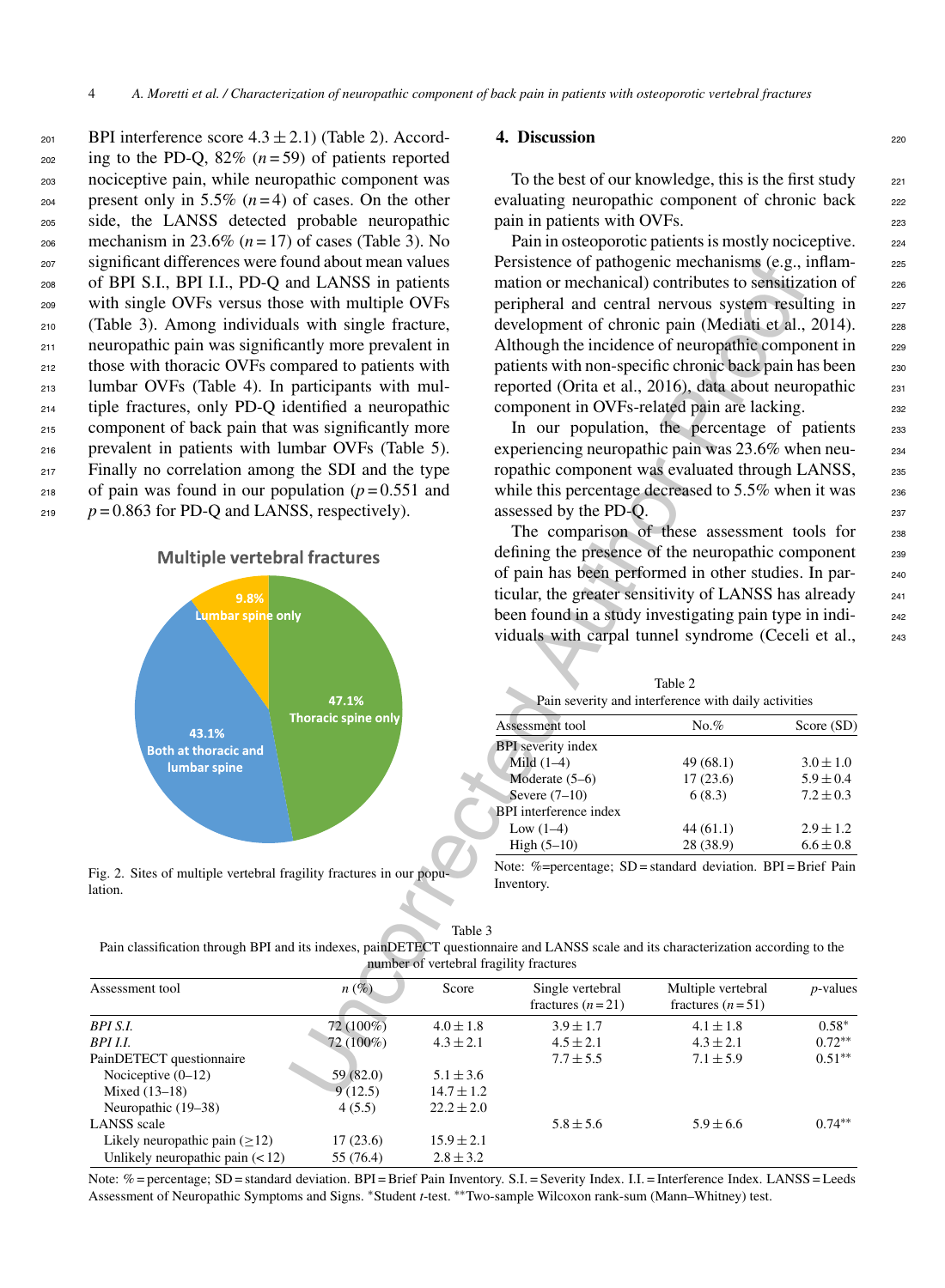Table 4 Relationship between vertebral fracture site and neuropathic pain in individuals with single fractures

|                       | Thoracic spine<br>$(n=13)$ | Lumbar spine<br>$(n=8)$ | <i>p</i> -Value |
|-----------------------|----------------------------|-------------------------|-----------------|
| pain DETECT $\geq$ 19 | $10.4 \pm 5.2$             | $3.3 \pm 2.1$           | $0.002*$        |
| LANSS > 12            | $7.8 \pm 5.8$              | $2.6 \pm 3.0$           | $< 0.05**$      |

Note: Values are expressed as means  $\pm$  standard deviations (SD). LANSS = Leeds Assessment of Neuropathic Symptoms and Signs. ∗Student *t*-test. ∗∗Two-sample Wilcoxon rank-sum (Mann–Whitney) test.

Table 5 Relationship between vertebral fracture site and neuropathic pain in individuals with multiple fractures

|                                               | spine<br>$(n=24)$ | Thoracic Lumbar<br>spine<br>$(n=5)$ | Thoracic- <i>p-Value</i><br>lumbar spine<br>$(n=22)$ |          |
|-----------------------------------------------|-------------------|-------------------------------------|------------------------------------------------------|----------|
| pain DETECT > 19 $5.0 \pm 4.3$ 12.4 $\pm$ 7.0 |                   |                                     | $8.1 \pm 6.3$                                        | $*0.022$ |
| LANSS > 12                                    |                   | $4.0 \pm 5.5$ $7.8 \pm 4.8$         | $7.5 + 7.4$                                          | $*0.16$  |

Note: Values are expressed as means  $\pm$  standard deviations (SD). LANSS = Leeds Assessment of Neuropathic Symptoms and Signs. ∗One-way ANOVA test.

 2018), while this finding has not been confirmed in patients with knee osteoarthritis (Moreton et al., 2015). In our opinion, the higher percentage of neuro- pathic pain detected by LANSS in our study might be related to the physical examination section included in this tool, performed by a physician able to investi- gate for example allodynia and hyperalgesia by skin stimulation. Moreover, while PD-Q scores provide a definition of three categories (i.e., "nociceptive", "mixed" and "neuropathic" pain), in the LANSS we have only a distinction between likely or unlikely neuropathic pain mechanism. Therefore, it should be considered that the decreased percentage of cases reporting neuropathic pain might be explained by the fact that some patients had "mixed" pain (nociceptive with a neuropathic component) and so they have been included in the mixed pain category.

 Regarding the prevalence of neuropathic com- ponent in osteoporotic patients, Fujimoto et al. conducted a study in 113 patients with back pain, reporting similar percentage (84.8% nociceptive, 11.6% mixed and 3.6% neuropathic pain) using PD- Q, although only 23% of their population had OVFs  $_{267}$  (Fujimoto et al., 2017).

 In our study, no significant differences were found about pain intensity and interference with ADL as well as pain type in patients with single vertebral frac- ture versus those with multiple vertebral fractures. However, it has been reported that it is not so much the number but the severity of OVFs to be relevant

for back pain-related loss of function and quality of  $274$ life (Moretti et al., 2015).  $275$ 

According to our data, it seems that a different  $276$ location of OVFs would be a main role in determining neuropathic component of back pain, since single  $_{278}$ thoracic fractures were significantly associated with <sub>279</sub> higher prevalence of this type of pain. A possible 280 hypothesis to explain this finding is that, compared <sub>281</sub> to vertebral fractures in other sites, thoracic fractures 282 had worse prognosis in terms of pain relief (Gerdhem, 283 2013). If back pain becomes chronic it is more prob- <sup>284</sup> able the establishment of neuropathic mechanisms 285 (Baron et al., 2016).

Our data showed that the association of fracture 287 location and neuropathic component was not sig-<br>288 nificant in patients with thoracic multiple OVFs, 289 while it became significant, with higher prevalence in <sub>290</sub> those with lumbar vertebral fractures. This is surpris- <sup>291</sup> ing considering that lumbar spine is less commonly 292 involved by osteoporotic fractures.

In our study, these fractures affected only 9.8% of <sup>294</sup> participants with multiple OVFs. It should be under-<br>295 lined that OVFs at lumbar spine have a significant 296 higher incidence of radiculopathy that might explain <sub>297</sub> the occurrence of neuropathic pain (Kim et al., 2015; 298 Ploumis, Transfledt, & Denis, 2007).

means + smalard deviations<br>
(of Neuropalais Supplements in providence of this typical is that, corresponsing the providence of this type of paints, thereal fractions and to vertebeli fractions in other sites, thereal for Back pain associated to OVFs may occur as a consequence of fracture per se  $(e.g., due to trauma and/or  $301$$ inflammation that activate nociceptors in acute frac-<br>302 tures) as well as because of biomechanical changes of  $\qquad$  303 the spine (e.g., in persistent back pain progressively  $304$ evolving in increased thoracic kyphosis) (Lindsay  $305$ et al., 2001; Fechtenbaum et al., 2005). Moreover, 306 persistent back pain may be associated to bone mar-<br>307 row edema that might occur either in the fractured 308 or in the adjacent non-fractured vertebral bodies 309 (Wang et al., 2013; Nakamura T, 2003). The transition  $310$ from acute to chronic back pain may be due to both  $_{311}$ peripheral and central sensitizations, depending on 312 nociceptive inputs from damaged bone tissue or from 313 involvement of peripheral nerves that triggers central  $314$ pain mechanisms (e.g., maladaptive neuroplasticity), <sup>315</sup> respectively (Francis et al., 2008). 316

Unexpectedly, our patients showed mild pain and  $317$ low interference with ADL, independently from 318 number and site of OVFs. These findings can be 319 attributable to the fact that most patients started 320 anti-osteoporotic drug therapy immediately after the 321 diagnosis of OVF, as expected by the specialized set-<br>322 ting of study participants' recruitment (i.e., FLS). 323 Indeed, some analgesic effects have been described 324 for anti-osteoporotic drugs (Ahn, Shin & Kim, <sup>325</sup>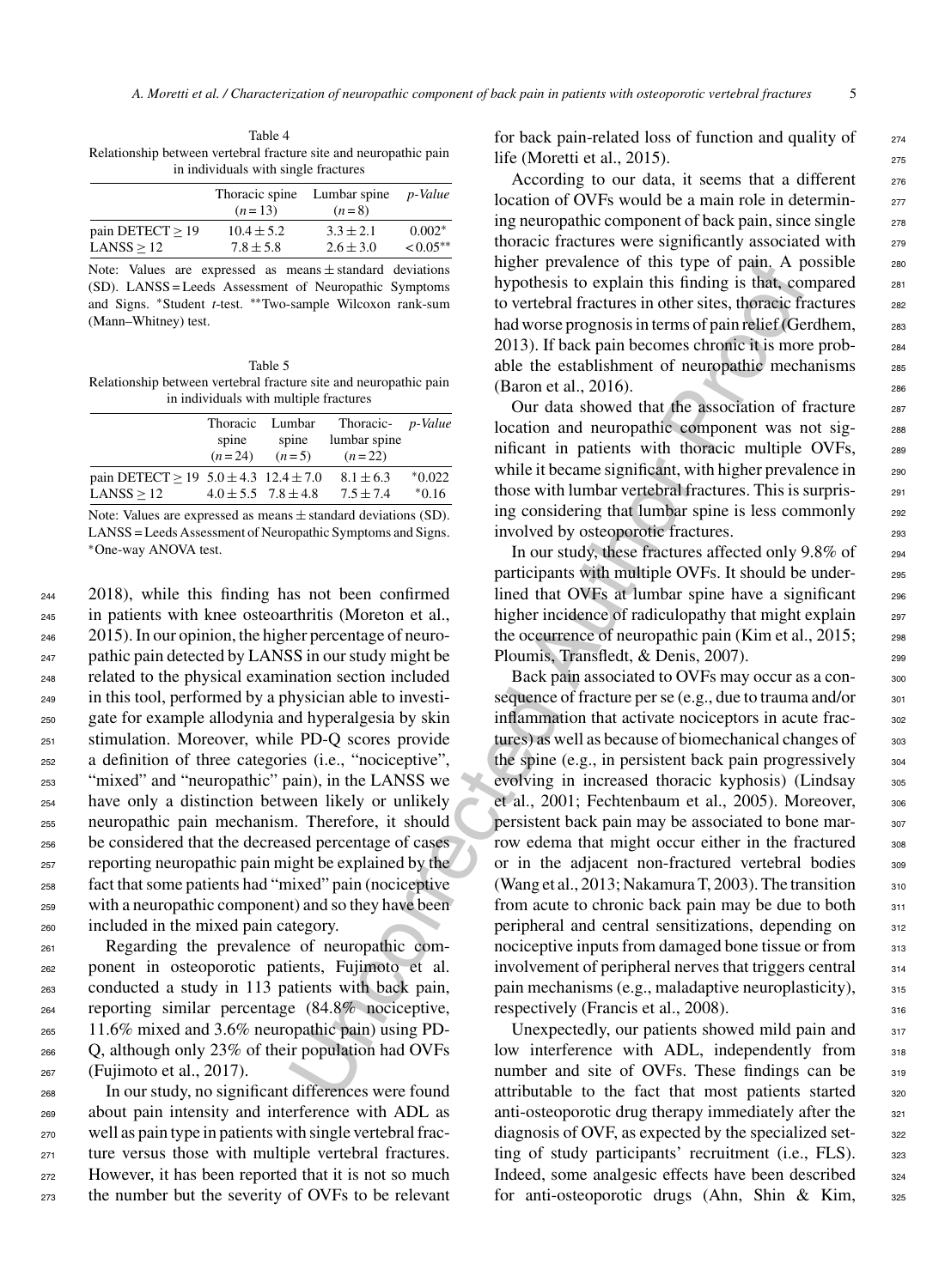2017). Bisphosphonates improve pain acting with an antiresorptive mechanism on osteoclasts as well as inhibiting macrophages activation thus limiting neu- ropeptides and inflammatory cytokines production (Paolucci, Saraceni, & Piccinini, 2016). Teriparatide 331 seems to reduce back pain not only by minimizing the risk of new OVFs, but also through healing and sta- bilization of pre-existing fractures (Nakajima et al., 2002; Andreassen, Ejersted & Oxlund, 1999). Deno- sumab seems to exert analgesic effects by suppressing production, differentiation, activation, and survival of osteoclasts, thus reducing osteoclast-mediated acid- ification and consequent acid-sensitive nociceptor stimulation, and by modulating NF- $\kappa$ B production, via RANK/RANKL inhibition that lead to reduced neuroinflammation and chronic pain (Moretti et al., 2019; Moretti et al., 2015).

 Our study presents some limitations, including small sample size, the cross-sectional study design and no data about the mean time of back pain dura- tion. Moreover, no tool for the assessment of risk of bias had been used. Finally, among questionnaires that we used to conduct this study, only the PD-Q was designed specifically for patients with chronic low back pain.

# <sup>351</sup> **5. Conclusions**

 Our study pointed out for the first-time the charac- terization of chronic back pain in patients with OVFs, investigating how much the neuropathic component is involved in this population. Our data demonstrated that neuropathic pain is present in over 20% of cases. This type of pain is more prevalent in patients with single OVF at the thoracic spine and in those with multiple OVFs at the lumbar spine.

 In our experience, LANSS identified higher per- centage of patients with neuropathic component. Further studies should better characterize chronic back pain in terms of nociceptive and neuropathic contribution in people with OVFs, also to define an appropriate therapeutic strategy for optimal pain relief in this population.

# <sup>367</sup> **Conflict of interest**

<sup>368</sup> None to report.

### <sup>369</sup> **Acknowledgments**

None to report.

### **References** 370

- Ahn, D. K., Shin, W. S., & Kim, G. W. (2017). Analgesic Effects 371 of Antiosteoporotic Drugs. *Journal of Korean Society of Spine* <sup>372</sup> *Surgery*, *24*(1), 59-64. <sup>373</sup>
- Andreassen, T. T., Ejersted, C., & Oxlund, H. (1999) Intermittent 374 parathyroid hormone  $(1-34)$  treatment increases callus forma- $375$ tion and mechanical strength of healing rat fractures. *J Bone* 376 *Miner Res*, *14*, 960-968. <sup>377</sup>
- Antonacci, M. D., Mody, D. R., & Heggeness, M. H. (1998). Inner- 378 vation of the human vertebral body: a histologic study. *Journal* <sup>379</sup> *of Spinal Disorders*, *11*(6), 526-531. <sup>380</sup>
- Baron, R., Binder, A., Attal, N., Casale, R., Dickenson, A. H., & 381 Treede, R. D. (2016). Neuropathic low back pain in clinical <sup>382</sup> practice. *European Journal of Pain (London, England)*, *20*(6), <sup>383</sup> 861-873. https://doi.org/10.1002/ejp.838
- Caraceni, A., Mendoza, T. R., Mencaglia, E., Baratella, C., <sup>385</sup> Edwards, K., Forjaz, M. J., Martini, C., Serlin, R. C., de Conno, 386 F., & Cleeland, C. S. (1996). A validation study of an Italian 387 version of the Brief Pain Inventory (Breve Questionario per 388 la Valutazione del Dolore). *Pain*, *65*(1), 87-92. [https://doi.org/](https://doi.org/10.1016/0304-3959(95)00156-5) <sup>389</sup> 10.1016/0304-3959(95)00156-5 390
- Ceceli, E., Gumruk, S., Okumus, M., Kocaoglu, S., Goksu, H., <sup>391</sup> & Karagoz, A. (2018). Comparison of 2 methods of neuro- <sup>392</sup> pathic pain assessment in carpal tunnel syndrome and hand 393 functions.*Neurosciences (Riyadh, Saudi Arabia)*, *23*(1), 23-28. <sup>394</sup> https://doi.org/10.17712/nsj.2018.1.20170345 395
- Cleeland, C. S., & Ryan, K. M. (1994). Pain assessment: global 396 use of the Brief Pain Inventory. Annals of the Academy of 397 Medicine. *Singapore*, *23*(2), 129-138. <sup>398</sup>
- Deandrea, S., Montanari, M., Moja, L., & Apolone, G. (2008). 399 Prevalence of undertreatment in cancer pain. A review of pub- 400 lished literature. Annals of Oncology : Official Journal of the 401 *European Society for Medical Oncology*, *19*(12), 1985-1991. <sup>402</sup> https://doi.org/10.1093/annonc/mdn419 403
- Diacinti, D., & Guglielmi, G. (2010). Vertebral morphometry. <sup>404</sup> *Radiologic Clinics of North America*, *48*(3), 561-575. [https://](https://doi.org/10.1016/j.rcl.2010.02.018) <sup>405</sup> doi.org/10.1016/j.rcl.2010.02.018 406
- Fagan, A., Moore, R., Vernon Roberts, B., Blumbergs, P., & Fraser, <sup>407</sup> R. (2003). ISSLS prize winner: The innervation of the interver- 408 tebral disc: a quantitative analysis. *Spine*, *28*(23), 2570-2576. <sup>409</sup> <https://doi.org/10.1097/01.BRS.0000096942.29660.B1> 410
- Irongy heading and States (Nakajiman et al., Monet A[ut](https://doi.org/10.17712/nsj.2018.1.20170345)horitics) (Nakajiman et al., Angles (Nakajiman et al., Angles (Nakajiman et al., Angles (Nakajiman et al., Angles (Nakajiman et al., Angles (Nakajiman et al., Distribu Fechtenbaum, J., Cropet, C., Kolta, S., Verdoncq, B., Orcel, P., <sup>411</sup> & Roux, C. (2005). Reporting of vertebral fractures on spine <sup>412</sup> X-rays. *Osteoporosis International:AJournal Established as* <sup>413</sup> *Result of Cooperation Between the European Foundation for* <sup>414</sup> *Osteoporosis and the National Osteoporosis Foundation of the* <sup>415</sup> *USA*, *16*(12), 1823-1826. [https://doi.org/10.1007/s00198-005-](https://doi.org/10.1007/s00198-005-1939-8) <sup>416</sup> 1939-8 <sup>417</sup>
	- Francis, R. M., Aspray, T. J., Hide, G., Sutcliffe, A. M., & Wilkin- <sup>418</sup> son, P. (2008). Back pain in osteoporotic vertebral fractures. 419 *Osteoporosis International:AJournal Established as Result* <sup>420</sup> *of Cooperation Between the European Foundation for Osteo-* <sup>421</sup> *porosis and the National Osteoporosis Foundation of the USA*, <sup>422</sup> *19*(7), 895-903.<https://doi.org/10.1007/s00198-007-0530-x> <sup>423</sup>
	- Freynhagen, R., Baron, R., Gockel, U., & Tölle, T. R. (2006). 424 painDETECT: a new screening questionnaire to identify neuro-<br>425 pathic components in patients with back pain. *Current Medical* <sup>426</sup> *Research and Opinion*, *22*(10), 1911-1920. [https://doi.org/](https://doi.org/10.1185/030079906X132488) <sup>427</sup> 10.1185/030079906X132488 <sup>428</sup>
	- Fujimoto, K., Inage, K., Orita, S., Yamashita, M., Abe, K., Yam- <sup>429</sup> agata, M., Sainoh, T., Akazawa, T., Kinoshita, T., Nemoto, <sup>430</sup>